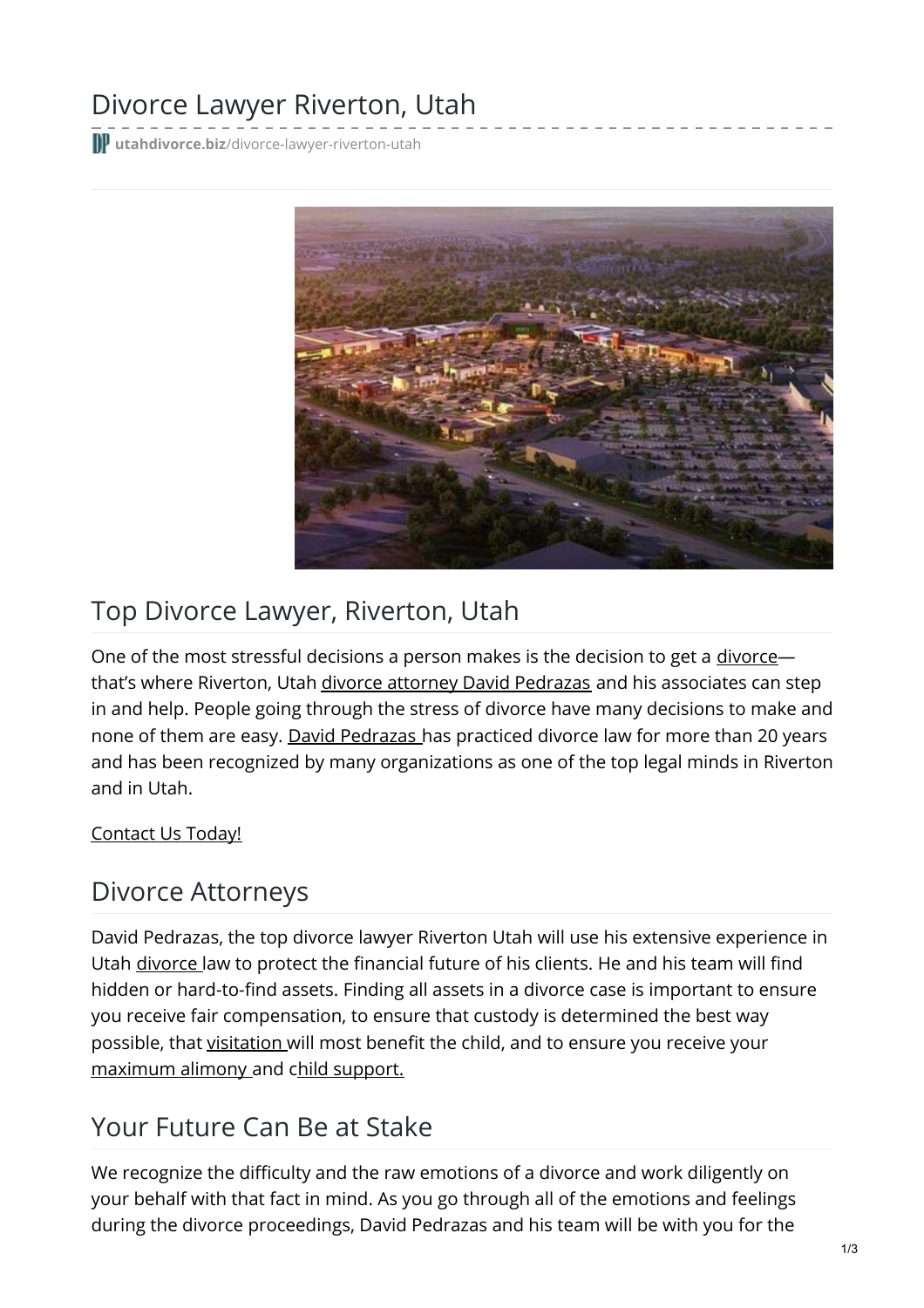entire journey referring to our vast experience to help make the best decision for you. Many people find that hiring David Pedrazas, the top divorce lawyer Riverton Utah might be the best decision they make throughout the divorce process.

There are steps, processes, and alternatives during a divorce, and we will be there through each part of this process.

#### **Uncontested Divorce or Divorce Mediation**

When necessary, we will act as your [mediator](https://utahdivorce.biz/Family-Law/Mediation.shtml) if you are undergoing an [uncontested](https://utahdivorce.biz/Divorce/Uncontested-Divorce.shtml) divorce. We will stay with you until you are satisfied with the outcome of the process.

#### **Child Support**

When young children are involved, we will help you get fair child [support](https://utahdivorce.biz/Child-Support/index.html) to ensure that your child will not be financially harmed as a result of the divorce. We will also ensure that child support is tied to custody and visitations.

#### **Child Custody and Visitation**

If the court decides you will be the non-custodial parent, David Pedrazas, divorce attorney Riverton Utah and his team will treat the process as our obligation to ensure that you receive the best possible rights to co-parent you, child or children. We want to ensure that you will have the right amount of custody and [visitation](https://utahdivorce.biz/Child-Custody/Parent-Time-Visitation.shtml) rights to ensure your relationship with your children remains strong.

#### **Alimony**

It is important for everyone to feel represented when determining the amount of [alimony](https://utahdivorce.biz/Divorce/Alimony.shtml) involved in a divorce. Whether you are paying or receiving, we will help you work with the court to get the right amount. If necessary, we will also help you argue your case for an alimony adjustment.

#### **Division of Assets & Debts**

In any divorce, it is important to ensure that community and non-community property is divided fairly. The decision about who gets to stay in the house as well as dividing assets and debts is [important.](https://utahdivorce.biz/Divorce/Asset-Division.shtml) David Pedrazas and his team will work tirelessly to help you get the best deal possible.

#### **Paternity Law**

Utah has specific laws regarding divorce and the recognition of the biological father. We can use our experience to help ensure you and your children have the appropriate [recognition](https://utahdivorce.biz/Child-Custody/Fathers-Rights.shtml) under the law.